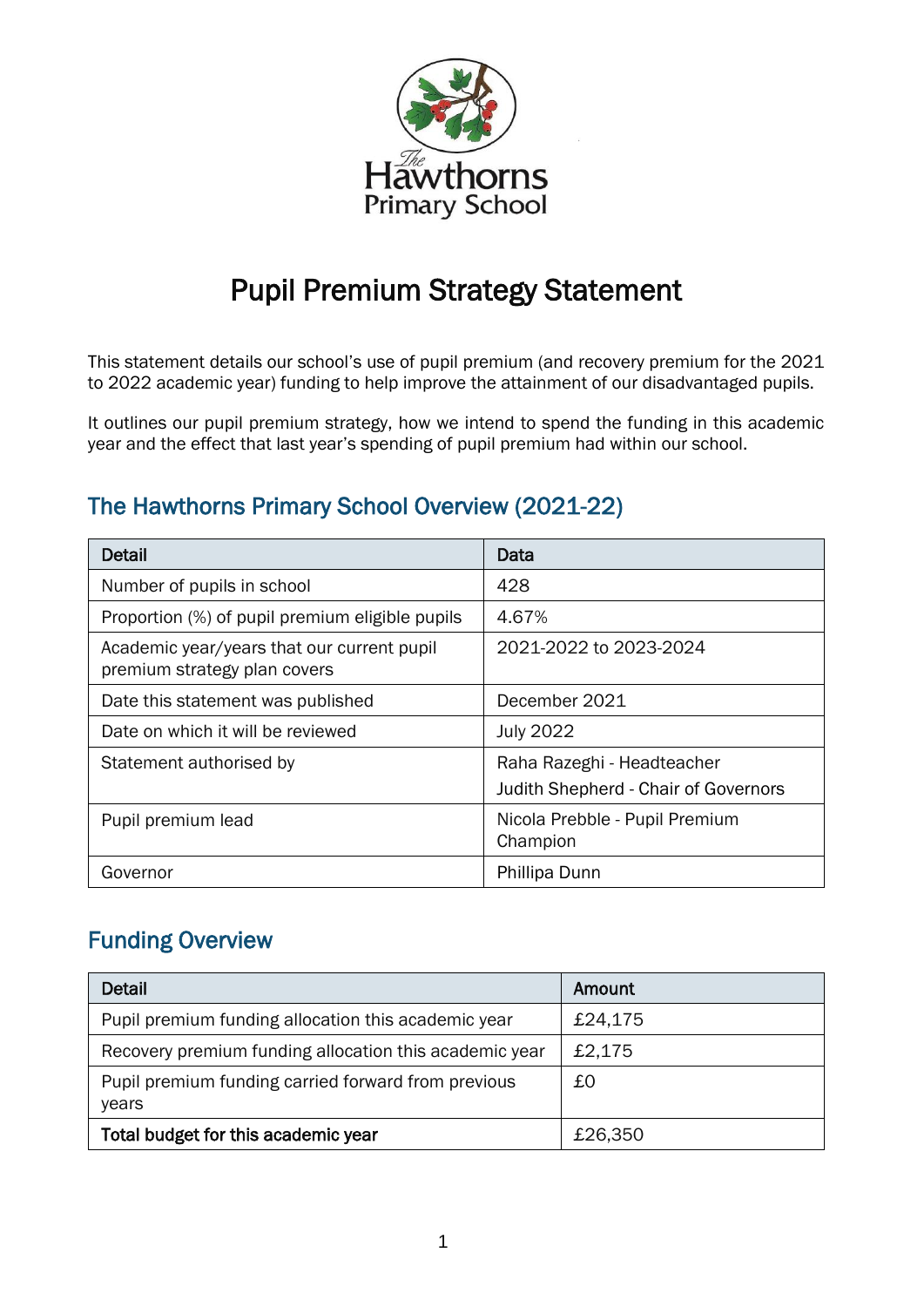# Part A: Pupil Premium Strategy Plan

## Statement of Intent

At The Hawthorns Primary School our intention is that all children, irrespective of their background or the challenges they face, make good progress and achieve high attainment across all subject areas. The focus of our pupil premium strategy is to support disadvantaged pupils to achieve that goal, including progress for those who are already high attainers.

Our small number of pupil premium children are highly prioritised. We aim to close any gaps in attainment and progress between pupil premium children and other children by providing highquality teaching and targeted interventions, with a focus on eliminating barriers to accessing the curriculum that our disadvantaged pupils may face.

We have a dedicated Pupil Premium Teacher (PPG Champion) to monitor, evaluate and support the progress of all our disadvantaged pupils. Our plan is evolved through careful and focused monitoring of data and up to date research to help formulate outcomes.

#### Our key principles are based around:

- Developing happy, confident children who value education and want to come into school every day.
- Nurturing and supporting children with their social and emotional well-being so they can access learning and be motivated to achieve.
- Encouraging children to develop a Growth Mindset, not be afraid to make mistakes and become confident and resilient learners.
- Effectively communicating with parents, building positive relationships and working in partnership with them so they are able to confidently support their children's learning.
- Enabling access to wider support and enrichment so that all children can meet their potential.

#### We aim to do this through:

- Our vision to Belong, Believe, Achieve and Grow.
- Promoting our Aspirational Qualities of: Kindness, Independence, Resilience, Creativity, Curiosity and Collaboration through all areas of our curriculum.
- Developing a Therapeutic Thinking Approach to behaviour management.
- Building enjoyment and confidence through Forest Schools, sports and music.
- Nurturing approach to social and emotional wellbeing.
- Allocating a key person to each PP child to develop close relationships with regular check ins.
- Ensuring quality first teaching to close gaps.
- Providing individualised interventions and support delivered by our PPG Champion in addition to those provided by class teachers and teaching assistants.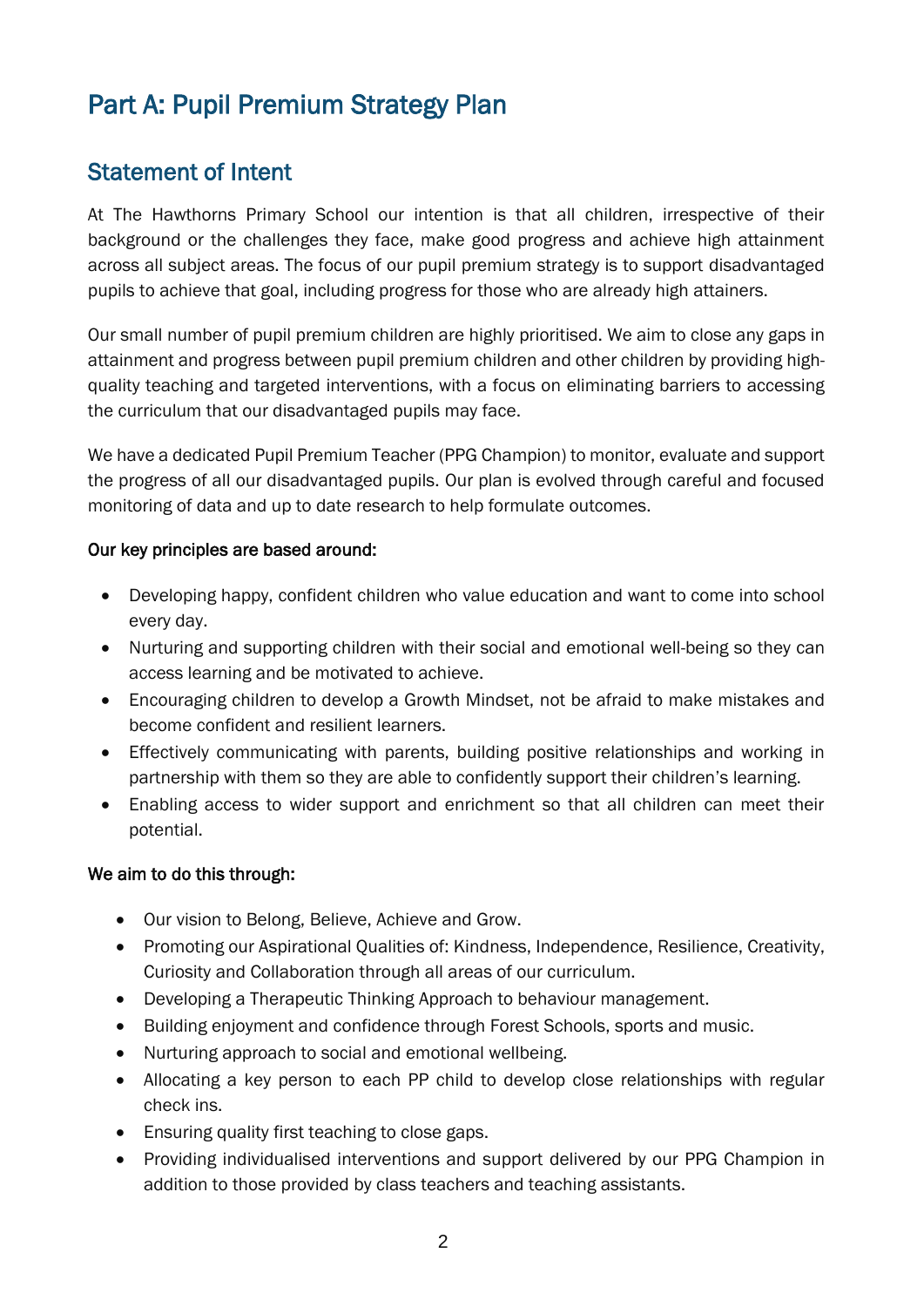- Developing cultural capital to enable all children to access all areas of the curriculum.
- Improving and sustaining parental engagement.

## **Challenges**

This details the key challenges to achievement that we have identified among our disadvantaged pupils.

| Challenge<br>number | Detail of challenge                                                                                                                                                                                                                                                                                                                                                                                                                                                                                |
|---------------------|----------------------------------------------------------------------------------------------------------------------------------------------------------------------------------------------------------------------------------------------------------------------------------------------------------------------------------------------------------------------------------------------------------------------------------------------------------------------------------------------------|
| 1                   | Our assessments and observations indicate that the education and well-being of<br>many of our disadvantaged pupils have been impacted by partial school closures to<br>a greater extent than for other pupils. These findings are supported by national<br>studies.                                                                                                                                                                                                                                |
|                     | This has resulted in significant gaps in knowledge leading to our pupils falling below<br>age-related expectations, particularly in maths and writing. Accelerated progress is<br>required through quality first teaching.                                                                                                                                                                                                                                                                         |
| $\overline{2}$      | Our assessments and observations indicate that disadvantaged pupils generally have<br>greater difficulties with early reading and phonics. They have low attainment on entry<br>to EYFS compared to their peers. This negatively impacts their development as<br>readers.                                                                                                                                                                                                                          |
| 3                   | Currently at The Hawthorns Primary school, 40% of our disadvantaged children are<br>double disadvantaged with many are also registered as SEN and some are EAL.<br>Research shows that children who are SEND and eligible for Pupil Premium funding<br>'face multiple disadvantages and increased vulnerability from the very start of their<br>lives.' (Joseph Rowntree Foundation 2016.) Progress towards meeting age related<br>expectations in the 3 core subjects have been impacted by this. |
| 4                   | Currently 50% of our disadvantaged pupils have been identified as requiring extra<br>social and emotional well-being support in school for a variety of different and<br>individual reasons. There are a small number of children who require support with<br>their behaviour.                                                                                                                                                                                                                     |
| 5                   | Support for children's learning outside of school<br>To support parents who are experiencing challenges at home, ensuring children can<br>access learning at home, children engage in their homework and parents attend<br>important meetings and parents' evenings. Only 47% of our Pupil Premium parents<br>attended parents evening in the Autumn term 2021.                                                                                                                                    |
| 6                   | Provision of wider enrichment opportunities has been restricted due to the pandemic.<br>We need to give our disadvantaged children greater exposure to improve their cultural<br>capital by being given opportunities to take part in clubs, sporting activities, music<br>lessons etc and ensure they can access all school trips and workshops that enhance<br>their learning of our curriculum.                                                                                                 |

### Intended Outcomes

This explains the outcomes we are aiming for by the end of our current strategy plan, and how we will measure whether they have been achieved.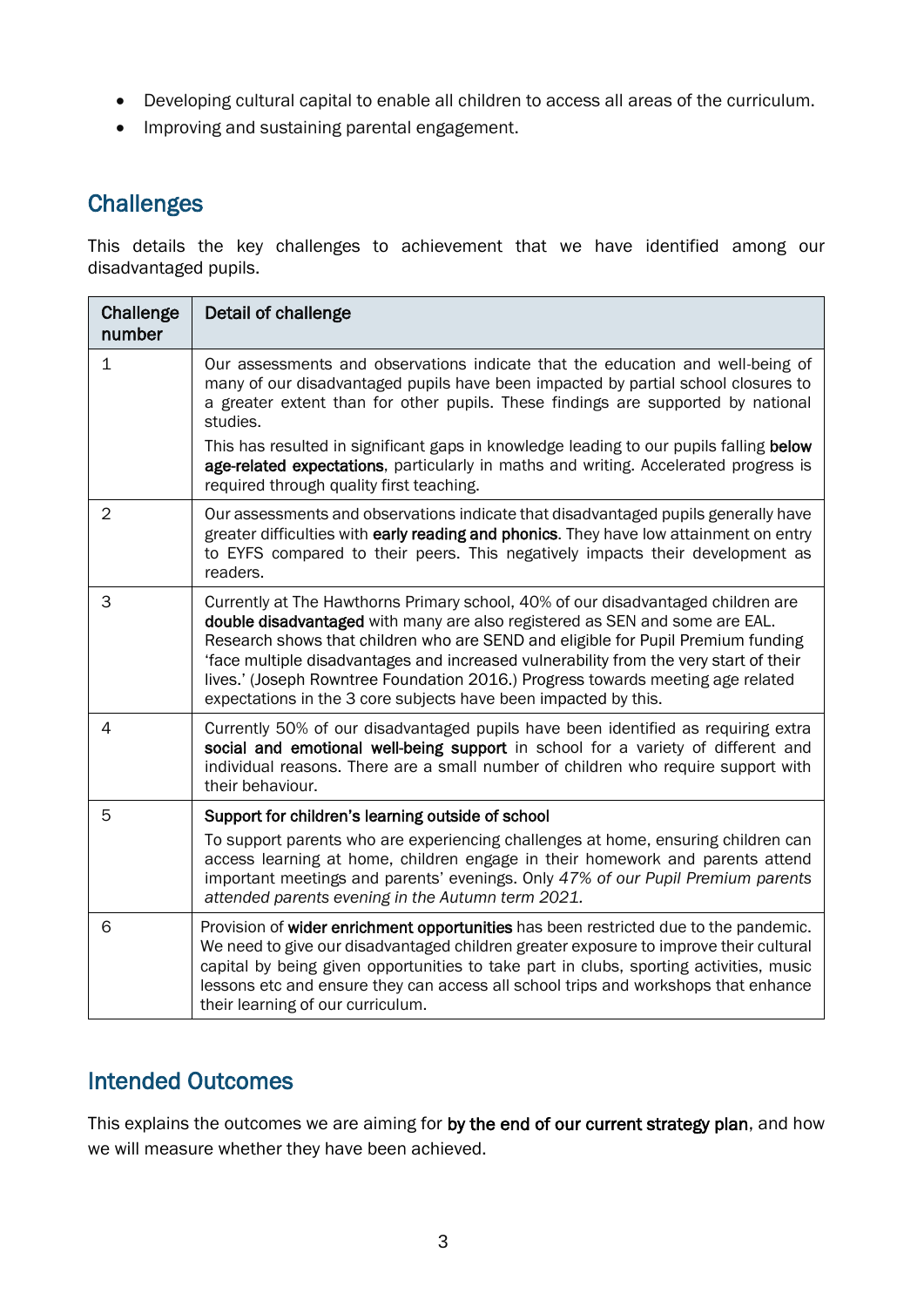| Challenge<br>number                                                          | Intended outcome                                                                                                                                                                                                     | <b>Success criteria</b>                                                                                                                                                                                                                                                                                                                                                                                                                                                                               |
|------------------------------------------------------------------------------|----------------------------------------------------------------------------------------------------------------------------------------------------------------------------------------------------------------------|-------------------------------------------------------------------------------------------------------------------------------------------------------------------------------------------------------------------------------------------------------------------------------------------------------------------------------------------------------------------------------------------------------------------------------------------------------------------------------------------------------|
| 1<br>Working below<br>age-related<br>expectations<br>in writing              | To improve the quality of<br>teaching and learning in<br>writing - attainment in<br>writing to be in line with<br>non-PP.                                                                                            | High quality teaching with an emphasis on modelled<br>writing, overlearning of basic writing skills and daily<br>implicit / explicit teaching of grammar, punctuation<br>and spellings evident in all year groups.<br>Scaffolded support in place for PPG/SEN children to<br>make at least the expected progress<br>Teachers provide children with immediate, specific<br>and relevant feedback and responsive next steps.<br>PP children make accelerated progress of 6+ steps<br>per academic year. |
| $\mathbf 1$<br>Working below<br>age-related<br>expectations<br>in maths.     | To develop confidence in<br>maths by identifying<br>barriers to learning and<br>closing gaps in knowledge<br>and understanding.                                                                                      | Increased confidence and development of a growth<br>mindset within our disadvantaged children.<br>Implement the use of diagnostic assessment to<br>identify the gaps in learning.<br>Maths interventions in place for identified children<br>aimed to close identified gaps.<br>PP children make accelerated progress of 6+ steps<br>per academic year.                                                                                                                                               |
| $\overline{2}$<br>Early reading<br>and phonics                               | To raise standards of<br>teaching and learning in<br>phonics by implementing<br>a systematic synthetic<br>phonics programme.<br>All PP children meet the<br>expected standard in<br>phonics by the end of<br>Year 1. | All children have access to high quality teaching of<br>phonics as soon as they enter the school.<br>High standards of phonics taught consistently by all<br>teachers and teaching assistants with pace and<br>rigour in every lesson.<br>Catch up and 1:1 tuition in place for identified<br>children from regular assessments.                                                                                                                                                                      |
| $\overline{2}$<br>Working below<br>age-related<br>expectations<br>in reading | To ensure that every child<br>acquires the reading skills<br>needed to access the<br>whole curriculum and be<br>able to read for purpose.<br>All PP children reach age<br>related expectations in<br>reading.        | To identify, track, monitor and support the PP in<br>reaching at least the expected standard for their<br>year group.<br>Pre-teaching of key vocabulary to EAL children.<br>Knowledge organisers and other resources and<br>opportunities available within the curriculum in<br>order to build cultural capital.                                                                                                                                                                                      |
| 3<br>Double<br>disadvantaged                                                 | To identify and meet the<br>special educational needs<br>of PP children.                                                                                                                                             | Communication and liaison with the SENDCO to<br>ensure these children are identified and SEN plans<br>are in place to support them.<br>1:1 support provision in place for the double<br>disadvantaged children where required                                                                                                                                                                                                                                                                         |
| 4<br>Social and<br>emotional<br>well-being                                   | To promote the social and<br>emotional well-being of PP<br>children.<br>Children are happy and<br>want to come into school<br>every day.                                                                             | Nurture group support in place for identified<br>children.<br>1:1 bubble time (talk time) and check ins with key<br>people and PPG Champion.<br>Building relationships with PP children through<br>20:20:20 lunchtime club and after school<br>homework club.                                                                                                                                                                                                                                         |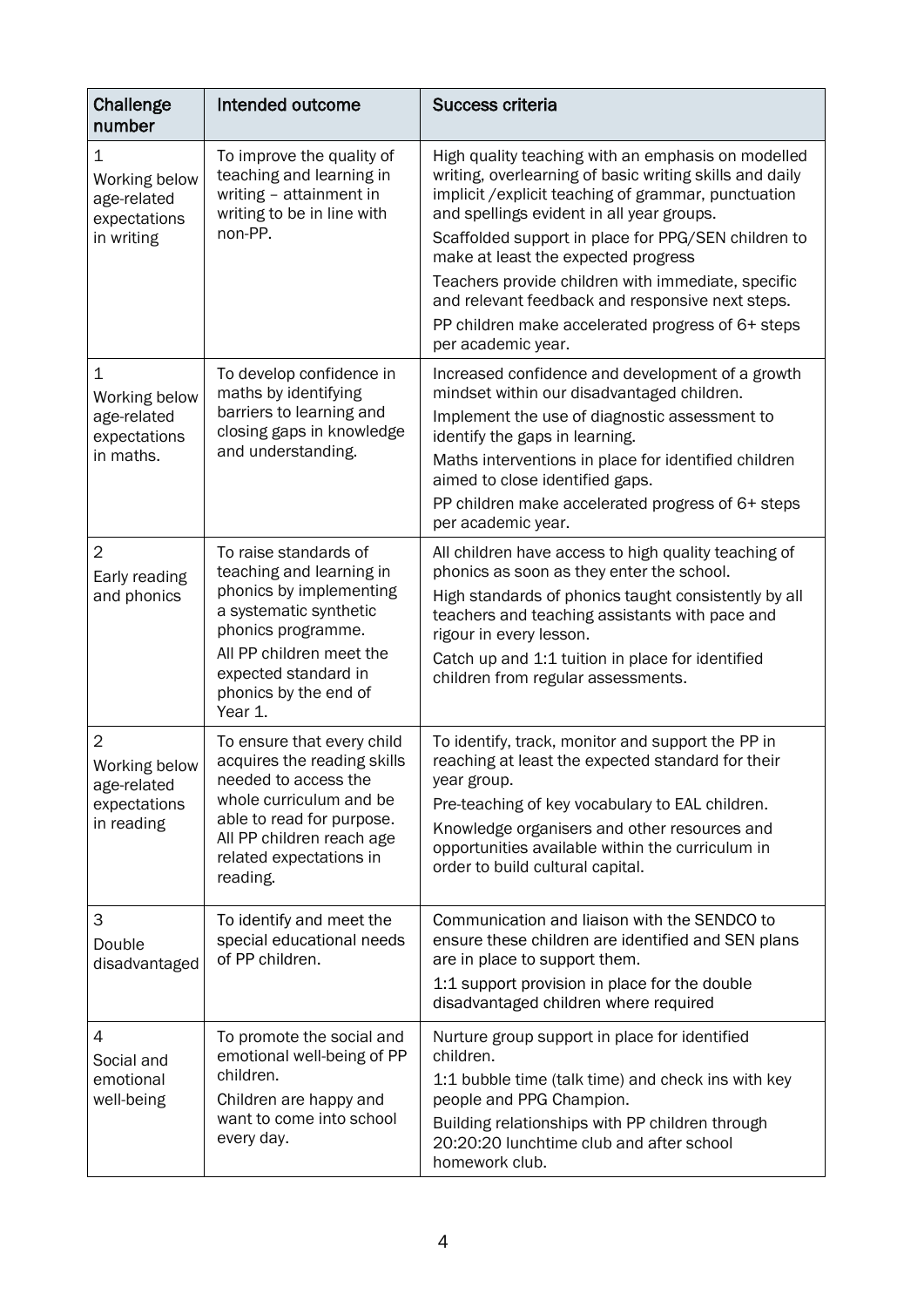| $\overline{4}$<br>Social/<br>emotional<br>well-being and<br>behaviour | To maintain high<br>standards of behaviour<br>for PP children in line with<br>the rest of the school.                         | Develop a Therapeutic Thinking Approach to<br>behaviour management which considers the<br>background experiences of children.<br>Play and lunchtime plans in place to support<br>identified children including PP and SEN, e.g. the<br>implementation of a new lunchtime club 20:20:20<br>Club at least three times a week to help structure<br>lunchtimes.                                                                                                                         |
|-----------------------------------------------------------------------|-------------------------------------------------------------------------------------------------------------------------------|-------------------------------------------------------------------------------------------------------------------------------------------------------------------------------------------------------------------------------------------------------------------------------------------------------------------------------------------------------------------------------------------------------------------------------------------------------------------------------------|
| 5<br>Support for<br>Children's<br>learning<br>outside of<br>school    | Greater communication<br>with and support for PP<br>families                                                                  | Prioritise PP families before parent consultation<br>meeting times go live to ensure a convenient time<br>slot for the parents has been arranged.<br>Chromebooks allocated to KS2 PP children who do<br>not have access to a device at home.<br>Implementation of KS1 and KS2 Homework Clubs<br>with disadvantaged children being prioritised.<br>Support for parents through regular school<br>communication or parenting courses to develop<br>positive home learning approaches. |
| 6<br>Wider<br>enrichment<br>opportunities                             | To provide wider<br>enrichment opportunities<br>for pupils to build<br>confidence and also help<br>to build cultural capital. | All PP children to have the opportunity to attend:<br>Forest Schools, music lessons, music clubs,<br>lunchtime clubs, including 20:20:20 club, sporting<br>activities and competitions<br>Funding used to allow all PP children to take part in<br>school events, workshops and trips.                                                                                                                                                                                              |

### Activity in this academic year

This details how we intend to spend our pupil premium (and recovery premium funding) this academic year to address the challenges listed above.

### Teaching (for example, CPD, recruitment and retention)

Budgeted cost: £8,500 (including staff meetings, SLT meetings, team teaching, external training) plus £20,000 for the purchase of the RWI programme training and resources

| <b>Activity</b>                                                                                                                                                                                                                         | Evidence that supports this approach                                                                                                                                                                                                                                                                                                                                          | Challenge<br>number(s)<br>addressed |
|-----------------------------------------------------------------------------------------------------------------------------------------------------------------------------------------------------------------------------------------|-------------------------------------------------------------------------------------------------------------------------------------------------------------------------------------------------------------------------------------------------------------------------------------------------------------------------------------------------------------------------------|-------------------------------------|
| Strive to improve Quality First<br>Teaching to achieve the best<br>outcomes for all pupils, particularly<br>the most disadvantaged amongst<br>them.<br>Teacher demonstration followed<br>by guided practice and<br>independent practice | High quality teaching should be a top priority<br>for schools. The EEF guide to the Pupil<br>Premium - Autumn 2021 says, "Ensuring an<br>effective teacher is in front of every class,<br>and that every teacher is supported to keep<br>improving, is the key ingredient of a<br>successful school and should rightly be a top<br>priority for pupil premium spending." (p3) | 1, 2, 3                             |
| Teachers to model their own<br>$\bullet$<br>thinking to help pupils develop                                                                                                                                                             |                                                                                                                                                                                                                                                                                                                                                                               |                                     |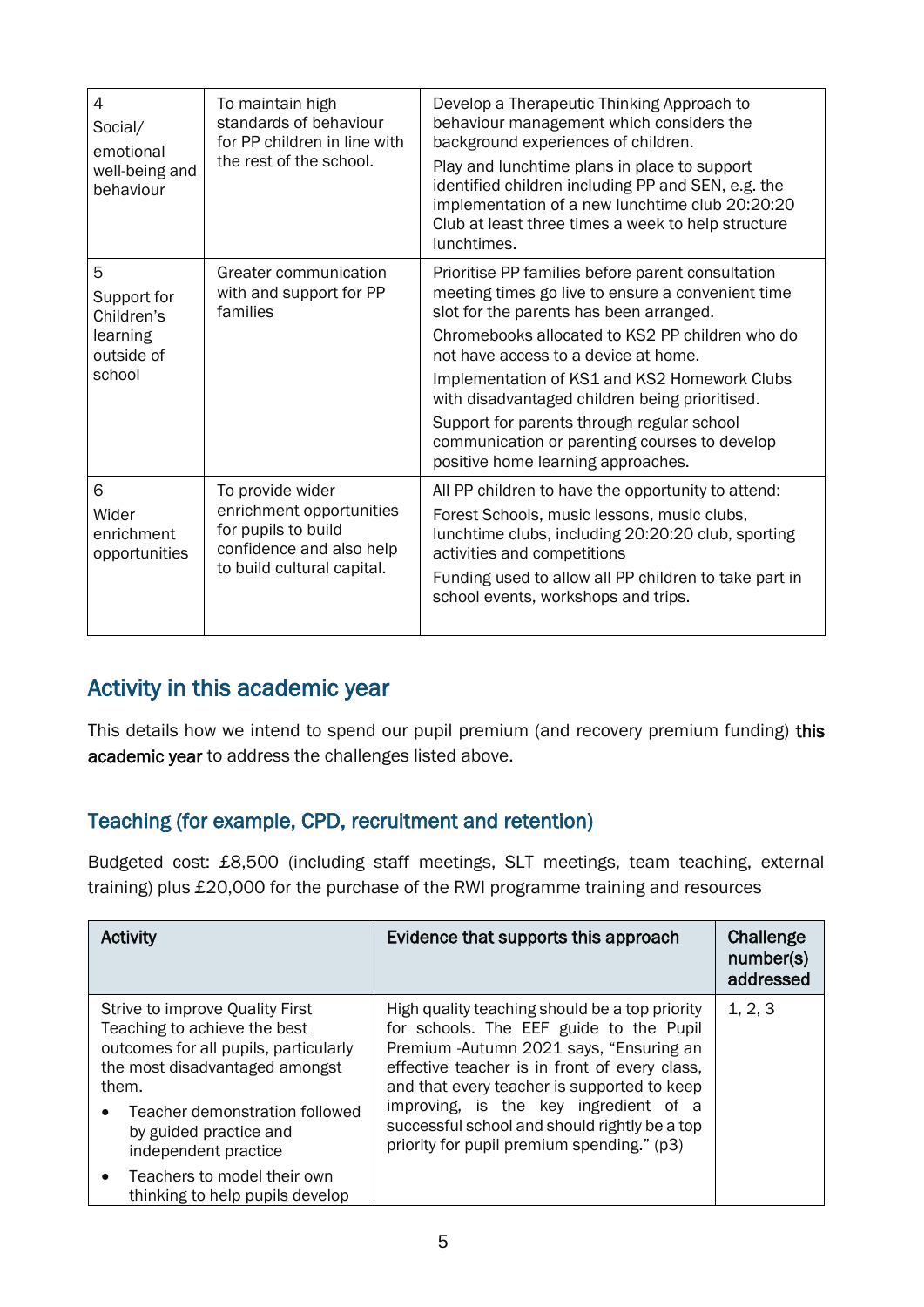| their metacognitive and<br>cognitive skills<br>Flexible grouping<br>Increased awareness for all<br>staff of PP pupil barriers and<br>gaps in prior learning<br>Feedback and marking at the<br>$\bullet$<br>point of learning<br>Tracking meetings will include a<br>$\bullet$<br>focus on all PP children<br>Task checklists as a visual<br>scaffold to support pupils to<br>independently complete a task. | https://educationendowmentfoundation.org<br>.uk/support-for-schools/school-<br>improvement-planning/1-high-quality-<br>teaching                                                                                                                                                                                                                                                                                                                                                                                                                                                                                                                                                                                                                                                                                                                                                                                                                                                                                                                      |                |
|-------------------------------------------------------------------------------------------------------------------------------------------------------------------------------------------------------------------------------------------------------------------------------------------------------------------------------------------------------------------------------------------------------------|------------------------------------------------------------------------------------------------------------------------------------------------------------------------------------------------------------------------------------------------------------------------------------------------------------------------------------------------------------------------------------------------------------------------------------------------------------------------------------------------------------------------------------------------------------------------------------------------------------------------------------------------------------------------------------------------------------------------------------------------------------------------------------------------------------------------------------------------------------------------------------------------------------------------------------------------------------------------------------------------------------------------------------------------------|----------------|
| Purchase of RWI systematic<br>synthetic phonics programme to<br>secure stronger phonics teaching for<br>all pupils.                                                                                                                                                                                                                                                                                         | According to the key findings in EEF Toolkit:<br>1. Phonics has a positive impact overall (+5<br>months) with very extensive evidence and is<br>important<br>component<br>the<br>in<br>an<br>development of<br>early<br>reading<br>skills,<br>particularly for children from disadvantaged<br>backgrounds.<br>2. The teaching of phonics should be explicit<br>and systematic to support children in<br>making connections between the sound<br>patterns they hear in words and the way that<br>these words are written.                                                                                                                                                                                                                                                                                                                                                                                                                                                                                                                             | $\overline{2}$ |
| Purchase of SEMH resources to<br>improve the quality of provision for<br>social and emotional wellbeing of<br>all pupils, especially the most<br>vulnerable.                                                                                                                                                                                                                                                | "Social<br>and emotional<br>learning<br>(SEL)<br>interventions<br>seek to<br>pupils'<br>improve<br>decision-making skills,<br>interaction<br>with<br>their self-management<br>others<br>and<br>οf<br>emotions, rather than focusing directly on<br>the academic or cognitive elements of<br>learning."<br>According to the EEF Toolkit, there are 3<br>main categories for social and emotional<br>learning and a combination of all 3 are<br>generally used in schools:<br>School-level<br>approaches<br>to<br>developing a positive school ethos,<br>which also aim to support greater<br>engagement in learning;<br>Universal<br>which<br>programmes<br>generally<br>take<br>place<br>the<br>in<br>classroom with the whole class; and<br>More<br>specialised<br>programmes<br>which use elements of SEL and are<br>targeted at students with particular<br>social or emotional needs<br>"The EEF Toolkit evidence indicates that<br>there is particular promise for approaches<br>that focus on improving social interaction<br>between pupils." | $\overline{4}$ |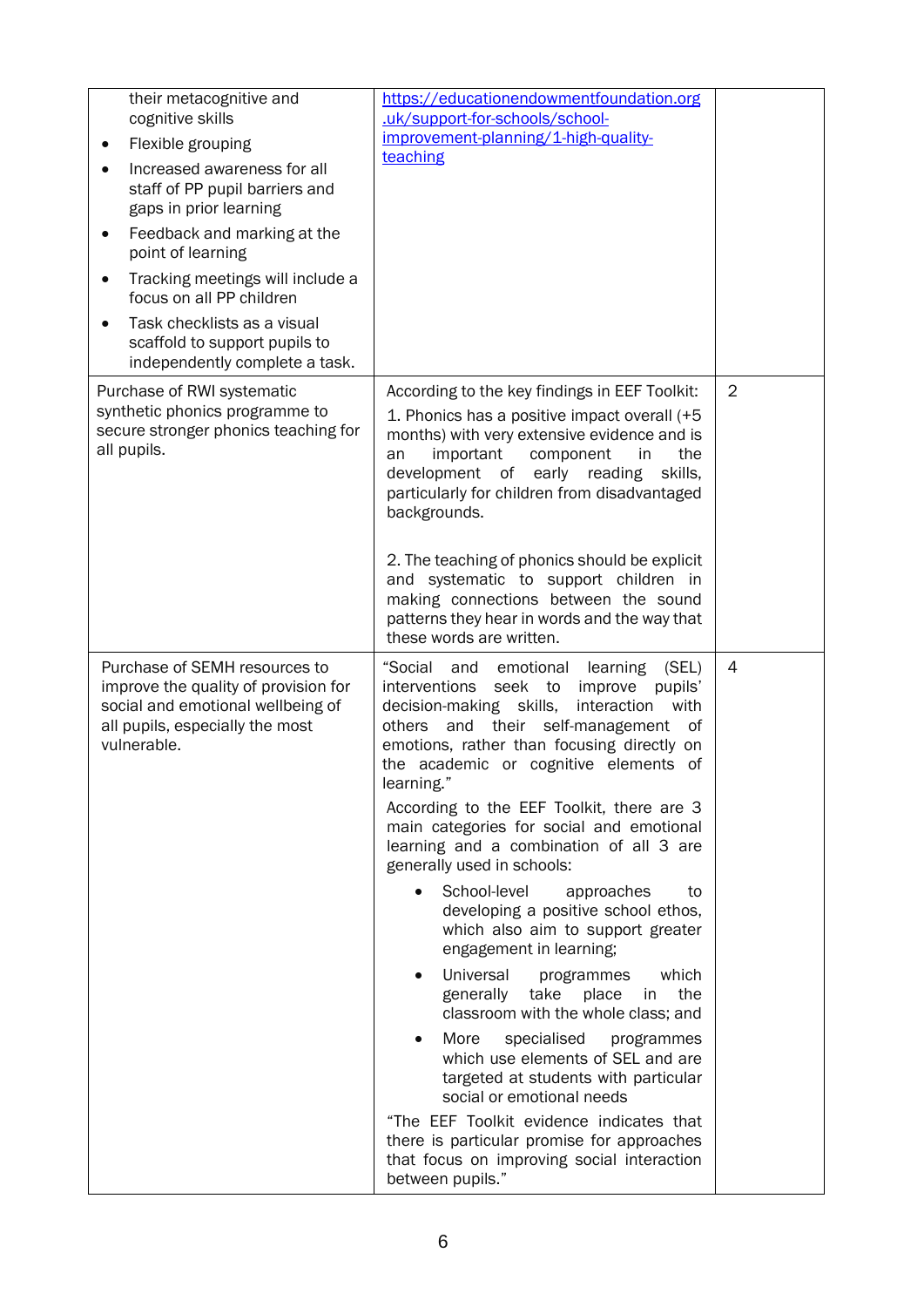| https://educationendowmentfoundation.or<br>g.uk/education-evidence/teaching-learning-<br>toolkit/social-and-emotional-learning<br>The EEF says this approach could have $+4$<br>months impact on a child's learning. |  |
|----------------------------------------------------------------------------------------------------------------------------------------------------------------------------------------------------------------------|--|
|----------------------------------------------------------------------------------------------------------------------------------------------------------------------------------------------------------------------|--|

## Targeted Academic Support (for example, tutoring, one-to-one support structured interventions)

Budgeted cost: £8,000

| <b>Activity</b>                                                                                                                                                                                                                                                                                                                                                                     | Evidence that supports this approach                                                                                                                                                                                                                                                                                                                                                                                                                                                                                                                                                                                                                                                                                                                              | Challenge<br>number(s)<br>addressed |
|-------------------------------------------------------------------------------------------------------------------------------------------------------------------------------------------------------------------------------------------------------------------------------------------------------------------------------------------------------------------------------------|-------------------------------------------------------------------------------------------------------------------------------------------------------------------------------------------------------------------------------------------------------------------------------------------------------------------------------------------------------------------------------------------------------------------------------------------------------------------------------------------------------------------------------------------------------------------------------------------------------------------------------------------------------------------------------------------------------------------------------------------------------------------|-------------------------------------|
| The implementation of<br>RWI 1:1 phonics tuition<br>from January 2020, to<br>close gaps for children<br>who are working below<br>expectations.                                                                                                                                                                                                                                      | Our RWI training this year explained that identifying<br>needs early helps to narrow the gap in phonics and<br>reading further up the school.<br>The EEF Toolkit cites:<br>"1. On average, one to one tuition is very effective at<br>improving pupil outcomes. One to one tuition might be<br>an effective strategy for providing targeted support for<br>pupils that are identified as having low prior attainment<br>or are struggling in particular areas.<br>2. Tuition is more likely to make an impact if it is<br>additional to and explicitly linked with normal lessons."<br>The EEF indicates this approach could have $+$ 4 months<br>impact on a child's learning.                                                                                   | $\overline{2}$                      |
| Targeted individual and<br>group interventions for<br>reading and writing<br>include:<br>Frequent/daily readers,<br>differentiated guided<br>reading groups,<br>differentiated RWI<br>phonics groups,<br>opportunities for guided<br>writing groups in class,<br>spelling intervention<br>groups in KS2, pre/over<br>learning writing<br>interventions and<br>handwriting practice. | The EEF Guide to Pupil Premium - Autumn 2021 says<br>that targeted academic support can be very positive<br>but for this to happen, it must make impact back in the<br>"linking<br>classroom,<br>structured<br>small<br>group<br>interventions to classroom teaching and the curriculum<br>is likely to be an essential ingredient of an effective<br>pupil premium strategy."<br>" well-evidenced teaching assistant interventions can<br>be targeted at pupils that require additional support<br>and can help previously low attaining pupils overcome<br>barriers to learning and 'catch-up' with previously<br>higher attaining pupils."<br>However, we must make sure that interventions are not<br>a substitute for high quality teaching in the classroom | 1, 2, 3                             |
| Specific groups/<br>interventions for maths<br>include:<br>Plus One/Power of Two<br>maths interventions,<br>pre/over learning of<br>mathematical concepts,<br>small group maths<br>support.                                                                                                                                                                                         | and that our disadvantaged children still have access<br>to the teacher and high quality teaching.<br>The EEF indicates this approach could have $+4$ months<br>impact on a child's learning.                                                                                                                                                                                                                                                                                                                                                                                                                                                                                                                                                                     | 1, 2, 3                             |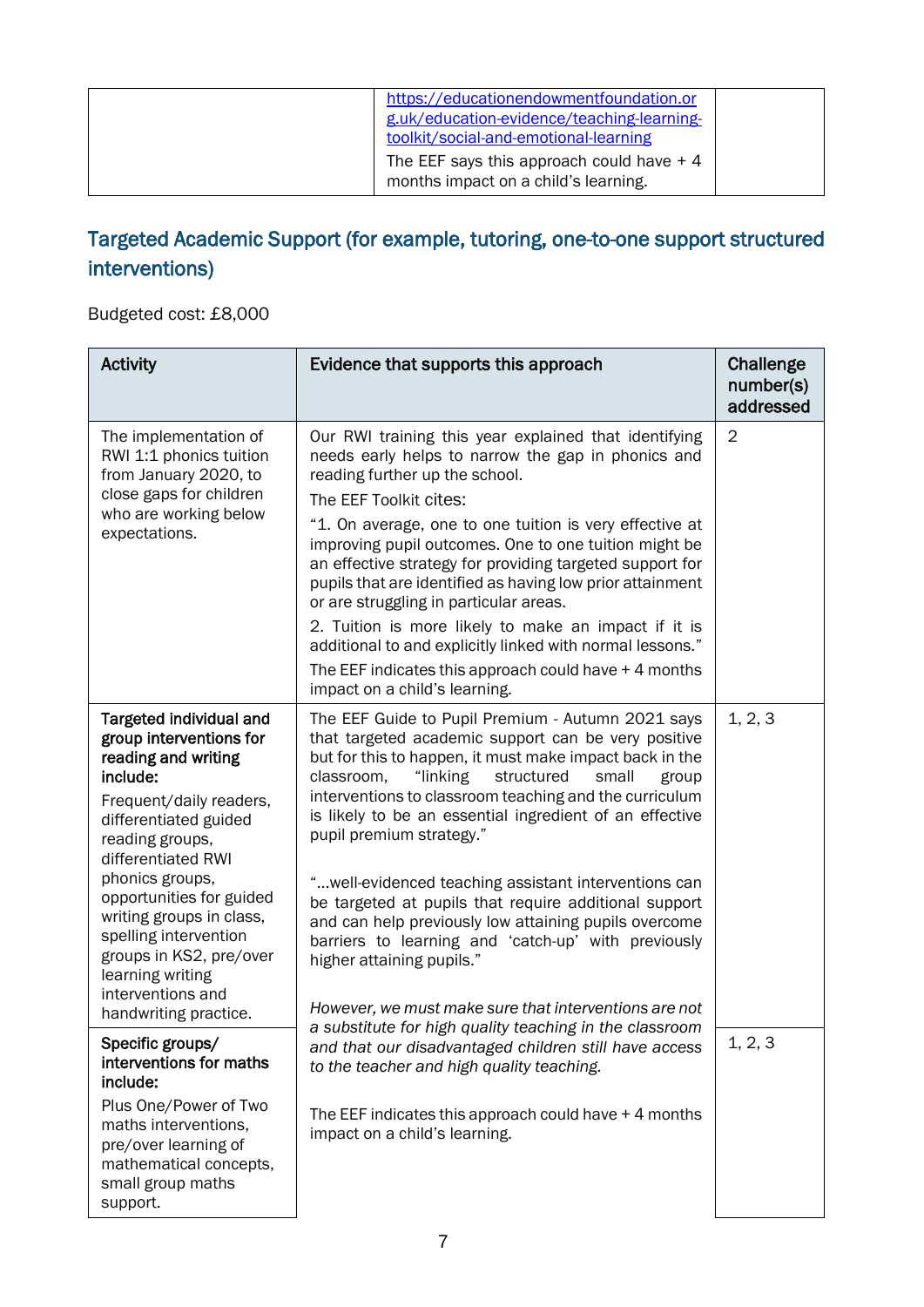| Catch-up intervention<br>groups conducted by<br>class teachers for<br>targeted children to<br>reach age related<br>expectations.  |
|-----------------------------------------------------------------------------------------------------------------------------------|
| 6 week catch-up<br>programme in place for<br>every year group using<br>catch-up funding.                                          |
| Targeted catch up<br>support as 1:1 or small<br>groups during the soft<br>start to school, the<br>school day and after<br>school. |

## Wider strategies (for example, related to attendance, behaviour, wellbeing)

Budgeted cost: £8,000

| <b>Activity</b>                                                                                                                        | Evidence that supports this approach                                                                                                                                                                                                                                                                                                                                                                                                                                                                                                       | Challenge<br>number(s)<br>addressed |
|----------------------------------------------------------------------------------------------------------------------------------------|--------------------------------------------------------------------------------------------------------------------------------------------------------------------------------------------------------------------------------------------------------------------------------------------------------------------------------------------------------------------------------------------------------------------------------------------------------------------------------------------------------------------------------------------|-------------------------------------|
| Implementation of<br>20:20:20 Club to bring<br>structure to lunchtimes<br>for vulnerable and<br>disadvantaged children.                | The EEF Toolkit suggests that specific behaviour<br>interventions can have a moderate impact on learning.<br>"Overall, effective approaches can promote better<br>engagement with teaching and learning by reducing<br>challenging<br>behaviour<br>and<br>improving<br>pupil<br>engagement."<br>We have started this lunchtime club to help structure<br>playtimes which can be difficult for some children for a                                                                                                                          | 4                                   |
|                                                                                                                                        | variety of reasons. What we hope is that the children<br>attending return to class with less challenging<br>behaviour and more focus for the afternoon lessons<br>whilst still having opportunities to build positive<br>relationships with their peers.                                                                                                                                                                                                                                                                                   |                                     |
| SEMH groups/1:1<br>support, such as: bubble<br>time, social stories,<br>social skills, daily check<br>ins with key person in<br>class. | The EEF toolkit cites,<br>"Evidence suggests that children from disadvantaged<br>backgrounds have, on average, weaker SEL skills at all<br>ages than their more affluent peers. These skills are<br>likely to influence a range of outcomes for pupils: lower<br>SEL skills are linked with poorer mental health and<br>lower academic attainment. SEL interventions in<br>education are shown to improve SEL skills and are<br>therefore likely to support disadvantaged pupils to<br>understand and engage in healthy relationships with | 4                                   |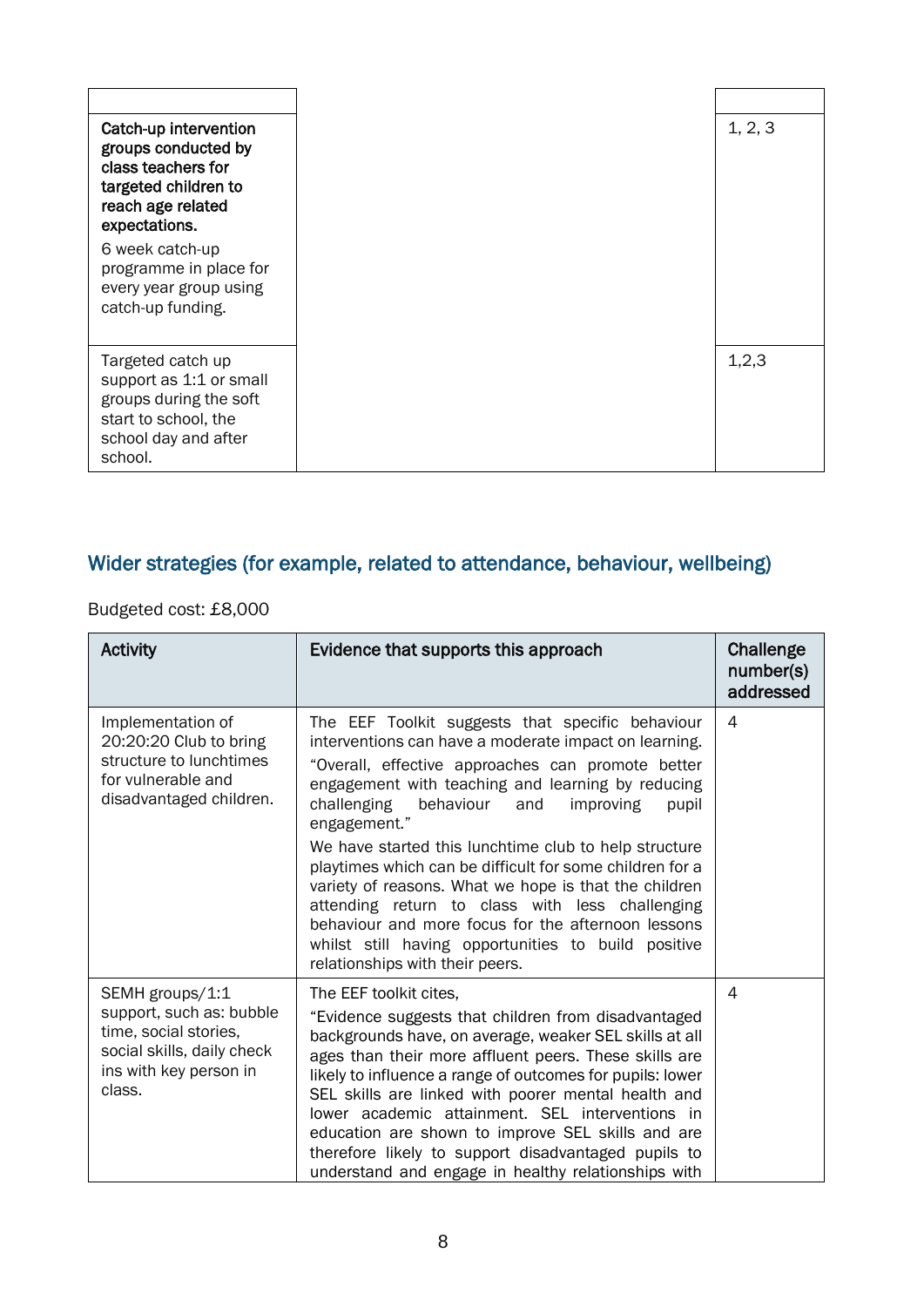|                                                                                                                                                                                                                                                                                                                                               | peers and emotional self-regulation, both of which may<br>subsequently increase academic attainment."<br>We<br>believe<br>children<br>that<br>having<br>meaningful<br>conversations and social interventions with significant<br>adults will improve their self-esteem and their well-<br>being will be enhanced which will lead to more progress<br>being made academically. The EEF says this approach<br>could have + 4 months impact on a child's learning.                                                                                                                                                                                                                                                                                                                                                                                                                                                                                                                                                                                                                                                                                                                                                                                                                                                                                                                                                                                                                                              |   |
|-----------------------------------------------------------------------------------------------------------------------------------------------------------------------------------------------------------------------------------------------------------------------------------------------------------------------------------------------|--------------------------------------------------------------------------------------------------------------------------------------------------------------------------------------------------------------------------------------------------------------------------------------------------------------------------------------------------------------------------------------------------------------------------------------------------------------------------------------------------------------------------------------------------------------------------------------------------------------------------------------------------------------------------------------------------------------------------------------------------------------------------------------------------------------------------------------------------------------------------------------------------------------------------------------------------------------------------------------------------------------------------------------------------------------------------------------------------------------------------------------------------------------------------------------------------------------------------------------------------------------------------------------------------------------------------------------------------------------------------------------------------------------------------------------------------------------------------------------------------------------|---|
| Additional family support<br>to fund e.g.<br>• funding for trips and<br>visitors.<br>• Paying for one club per<br>term for any child who<br>shows an interest.<br>• Paying for breakfast<br>club and after school<br>club sessions.<br>• Support with payment<br>for uniform.<br>• Additional<br>books/revision books,<br>learning resources. | According to the evidence on the briefing paper: 'The<br>value for after-school clubs for disadvantaged children'<br>2016, clubs are of great value to children for improved<br>self-esteem and confidence, greater benefits for health<br>and fitness, social development and direct links to the<br>curriculum.<br>These activities also support children's personal, social<br>and emotional well-being by developing a sense of<br>belonging and participation in school life as well as an<br>increase in their cultural capital.                                                                                                                                                                                                                                                                                                                                                                                                                                                                                                                                                                                                                                                                                                                                                                                                                                                                                                                                                                       | 6 |
| Support for Children's<br>learning outside of school                                                                                                                                                                                                                                                                                          | The EEF Toolkit says, "Pupils eligible for free school<br>meals typically receive additional benefits from<br>homework. However, surveys in England suggest that<br>pupils from disadvantaged backgrounds are less likely<br>to have a quiet working space, are less likely to have<br>access to a device suitable for learning or a stable<br>internet connection and may receive less parental<br>support to complete homework and develop effective<br>learning habits. These difficulties may increase the gap<br>in attainment for disadvantaged pupils."<br>We will ensure that our PP children in Key Stage 2 have<br>access to a device which will help them to access the<br>online homework activities more easily. We also aim to<br>set up a weekly homework club where disadvantaged<br>pupils will get priority to attend. The EEF says that<br>homework support could have +5 months impact on a<br>child's learning.<br>One of the EEF Toolkit's key findings about parental<br>engagement was, "Consider how to tailor school<br>communications to encourage positive dialogue about<br>learning. There is some evidence that personalised<br>messages linked to learning can promote positive<br>interactions."<br>We will prioritise our PP families before parent<br>consultation meeting times go live to ensure a<br>convenient time slot for the parents has been<br>arranged.<br>We will sign post our PP families to any Parent<br>information meetings that would support<br>their | 5 |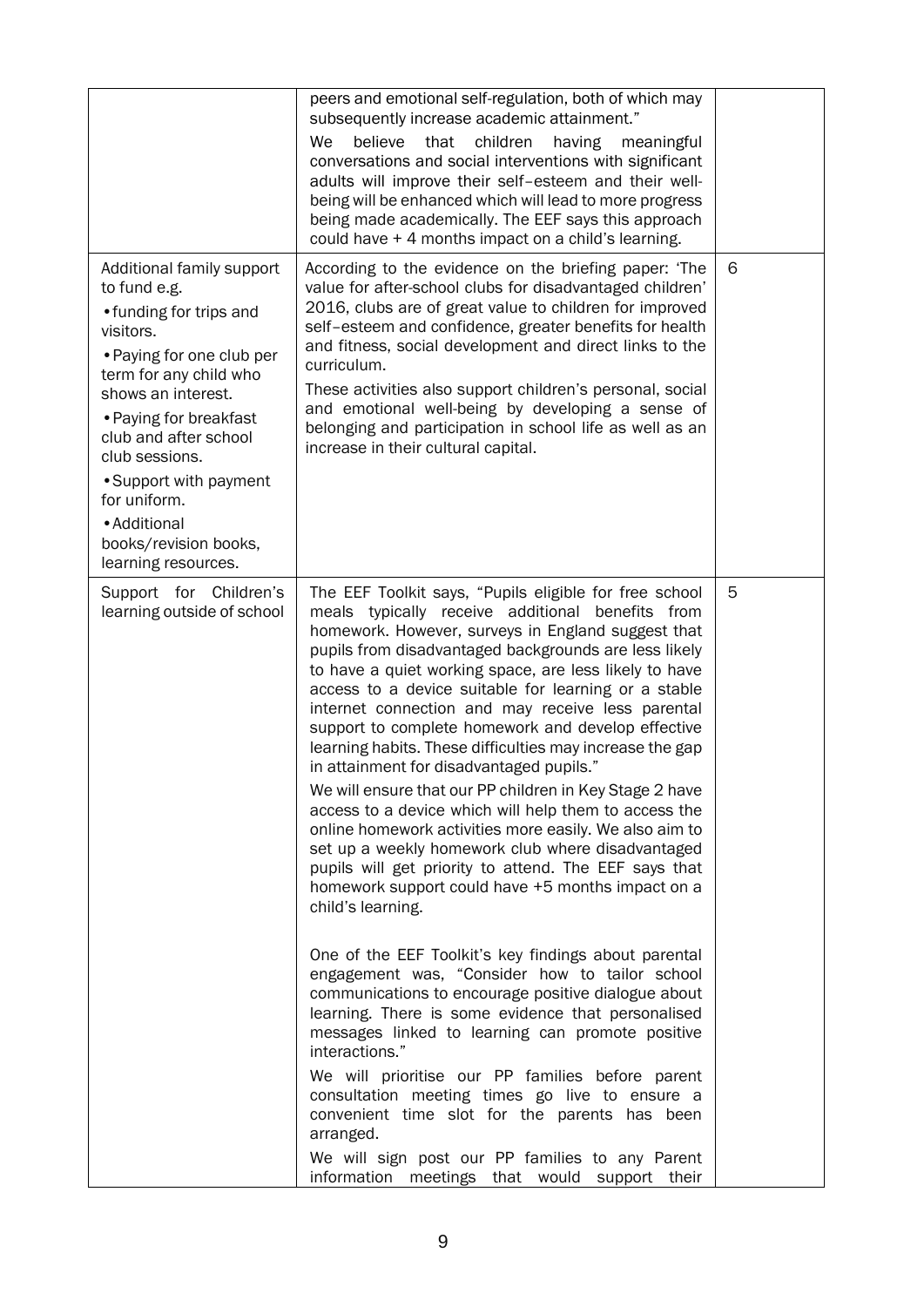| children's learning. E.g. the RWI parent information<br>meeting.                                                       |  |
|------------------------------------------------------------------------------------------------------------------------|--|
| The EEF say that building positive relationships with<br>parents could have +4 months impact on a child's<br>learning. |  |
|                                                                                                                        |  |

Total budgeted cost: £24,500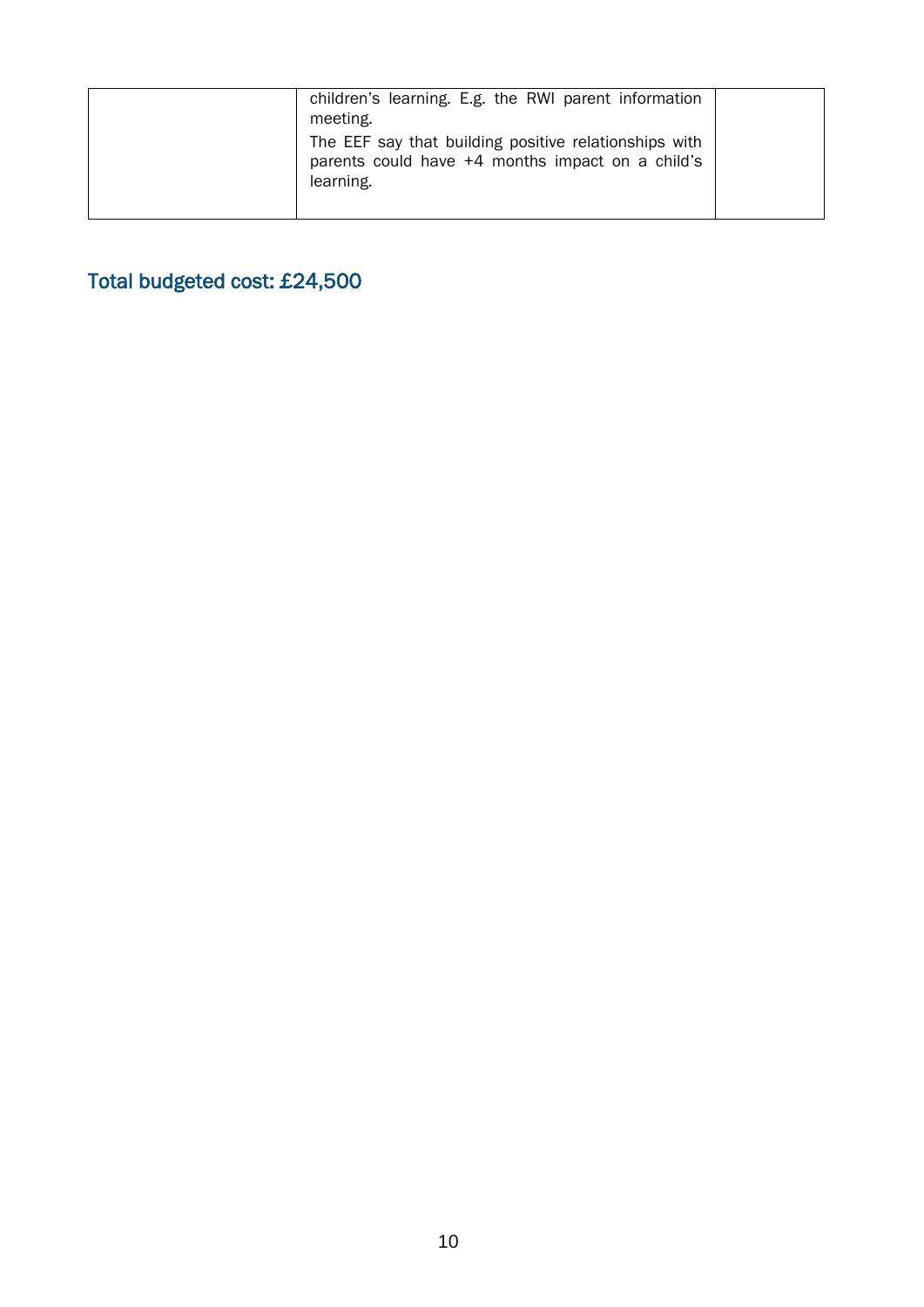# Part B: Review of Outcomes in the Previous Academic Year

## Pupil Premium Strategy Outcomes

This details the impact that our pupil premium activity had on pupils in the 2020 to 2021 academic year.

Our internal assessments during 2020-21 suggested that the performance of disadvantaged pupils was lower than that of other children and below age related expectations for a number of children. The reason for this outcome points primarily to the impact of school closures due to Covid-19, which disrupted learning for all pupils. School closure was most detrimental to our disadvantaged pupils as they were not able to benefit from our scaffolded learning, one to one support by teachers/TAs and targeted interventions within school. The impact was mitigated to some degree by our resolution to maintain a high-quality curriculum, through our remote learning offer and encouraging the disadvantaged children to attend school during periods of partial closure to access face to face learning within very small groups.

Pupil Premium children's attendance in 2020-21 was good at 96.2% compared to 89.6% in 2019-20.

Our assessments and observations indicated that, wellbeing and mental health were impacted last year with more pupils, showing signs of anxiety and school refusal, primarily due to long periods off school due to the COVID-19 pandemic. Our nurturing approach and recovery curriculum helped support many children settle back into school routines and expectations.

| Objectives set at the start of 2020-21 academic<br>year                                                                                                                                                                    | End of 2020-21 Evaluation                                                                                                                                                                                                                                                                                        |
|----------------------------------------------------------------------------------------------------------------------------------------------------------------------------------------------------------------------------|------------------------------------------------------------------------------------------------------------------------------------------------------------------------------------------------------------------------------------------------------------------------------------------------------------------|
| Ensure that all PPG children who express an<br>interest in an activity or after school club have an<br>opportunity to participate.<br>Observations and monitoring show evidence of<br>enhanced well-being of PPG children. | There have been less opportunities available for extra-<br>curricular clubs due to the challenges of the pandemic,<br>however, some clubs such as Lego Club, have been<br>accessed by a number of PPG children.<br>Funding has also been provided for music lessons, when<br>requested by parents.               |
| Through programmes of support, enable PPG<br>children to develop metacognition and a growth<br>mindset, particularly in independent learning skills<br>in writing and maths.                                               | Bubble time with a member of staff has been accessed<br>by 7 children, which has resulted in increased self-<br>esteem/a reduction in anxiety.<br>Social skills groups run by the SENDCO and trained TAs<br>have shown an impact on the development of personal,<br>social, emotional development and wellbeing. |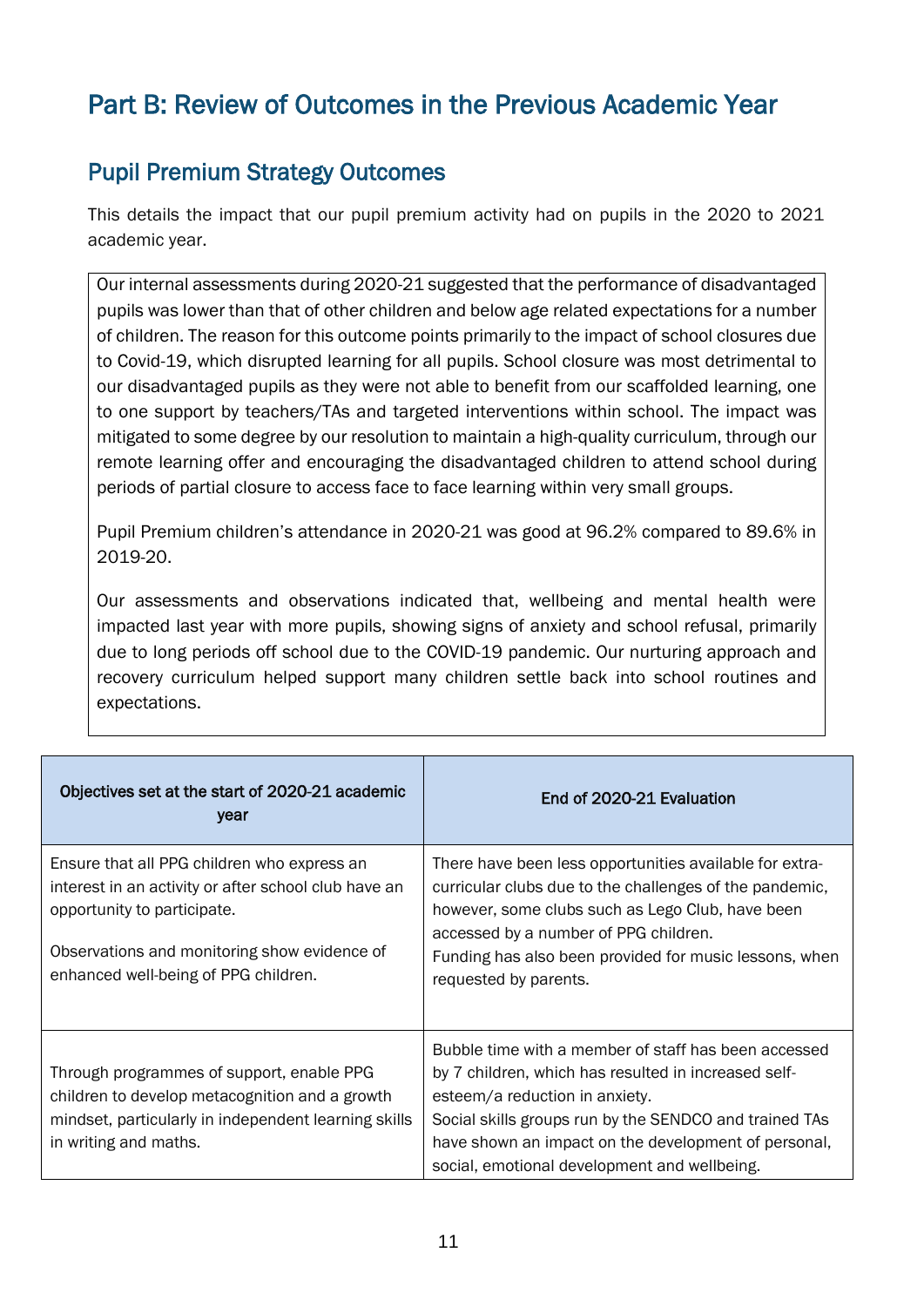| Support children who have specific emotional and<br>social needs both in class and through extra<br>support by the SENDCo and outside agencies. | Emotional and behavioural support, including a specific<br>social skills group, have been set up for identified<br>children, resulting in increased social awareness and<br>understanding. |                    |                       |  |  |
|-------------------------------------------------------------------------------------------------------------------------------------------------|--------------------------------------------------------------------------------------------------------------------------------------------------------------------------------------------|--------------------|-----------------------|--|--|
| For PPG children to show parity with non-PPG chil-                                                                                              | <b>Summer 2021:</b>                                                                                                                                                                        |                    |                       |  |  |
| dren in terms of progress in writing                                                                                                            |                                                                                                                                                                                            | Non-PPG            | <b>PPG</b>            |  |  |
|                                                                                                                                                 |                                                                                                                                                                                            | Y1Autumn - end KS1 |                       |  |  |
|                                                                                                                                                 |                                                                                                                                                                                            | 5.2                | 6.7                   |  |  |
|                                                                                                                                                 |                                                                                                                                                                                            | 11.4               | 8.0                   |  |  |
|                                                                                                                                                 |                                                                                                                                                                                            | KS1-now            |                       |  |  |
|                                                                                                                                                 |                                                                                                                                                                                            | 7.1                | 6.0                   |  |  |
|                                                                                                                                                 |                                                                                                                                                                                            | 11.8               | 8.0                   |  |  |
|                                                                                                                                                 |                                                                                                                                                                                            | 17.5               | 17.0                  |  |  |
|                                                                                                                                                 |                                                                                                                                                                                            | 23.9               | N/A (pupil assessment |  |  |
|                                                                                                                                                 |                                                                                                                                                                                            |                    | from Y4 only)         |  |  |
|                                                                                                                                                 |                                                                                                                                                                                            |                    |                       |  |  |
| For FSM pupils to show parity with non-FSM chil-                                                                                                |                                                                                                                                                                                            | Non-FSM            | <b>FSM</b>            |  |  |
| dren in terms of progress in maths and writing                                                                                                  |                                                                                                                                                                                            | Y1Autumn - end KS1 |                       |  |  |
|                                                                                                                                                 | Maths                                                                                                                                                                                      |                    |                       |  |  |
|                                                                                                                                                 |                                                                                                                                                                                            | 5.7                | $\overline{7.0}$      |  |  |
|                                                                                                                                                 |                                                                                                                                                                                            | 11.6               | 8.0                   |  |  |
|                                                                                                                                                 |                                                                                                                                                                                            | KS1-now            |                       |  |  |
|                                                                                                                                                 |                                                                                                                                                                                            | 7.4                | 2.0                   |  |  |
|                                                                                                                                                 |                                                                                                                                                                                            | 12.2               | 11.0                  |  |  |
|                                                                                                                                                 |                                                                                                                                                                                            | 18.2               | 19.0                  |  |  |
|                                                                                                                                                 |                                                                                                                                                                                            |                    |                       |  |  |
|                                                                                                                                                 |                                                                                                                                                                                            | Non-FSM            | <b>FSM</b>            |  |  |
|                                                                                                                                                 |                                                                                                                                                                                            | Y1Autumn - end KS1 |                       |  |  |
|                                                                                                                                                 |                                                                                                                                                                                            | Writing            |                       |  |  |
|                                                                                                                                                 |                                                                                                                                                                                            | 5.2                | 6.0                   |  |  |
|                                                                                                                                                 | Y2                                                                                                                                                                                         | 11.4               | 8.0                   |  |  |
|                                                                                                                                                 |                                                                                                                                                                                            | KS1-now            |                       |  |  |
|                                                                                                                                                 | Y3                                                                                                                                                                                         | 7.1                | 4.0                   |  |  |
|                                                                                                                                                 | Y4                                                                                                                                                                                         | 11.6               | 11.0                  |  |  |
|                                                                                                                                                 | Y <sub>5</sub>                                                                                                                                                                             | 17.5               | 17.0                  |  |  |
| For the percentage of PPG children to reach ARE in                                                                                              |                                                                                                                                                                                            | <b>PPG</b>         | <b>PPG</b>            |  |  |
| reading to be higher than last year.                                                                                                            | Summer 2019-20<br>Summer 2020-21                                                                                                                                                           |                    |                       |  |  |
|                                                                                                                                                 |                                                                                                                                                                                            | ARE or higher      |                       |  |  |
|                                                                                                                                                 | <b>Males</b>                                                                                                                                                                               | 0%                 | 62.5%                 |  |  |
|                                                                                                                                                 | Females                                                                                                                                                                                    | 16.7%              | 57.1%                 |  |  |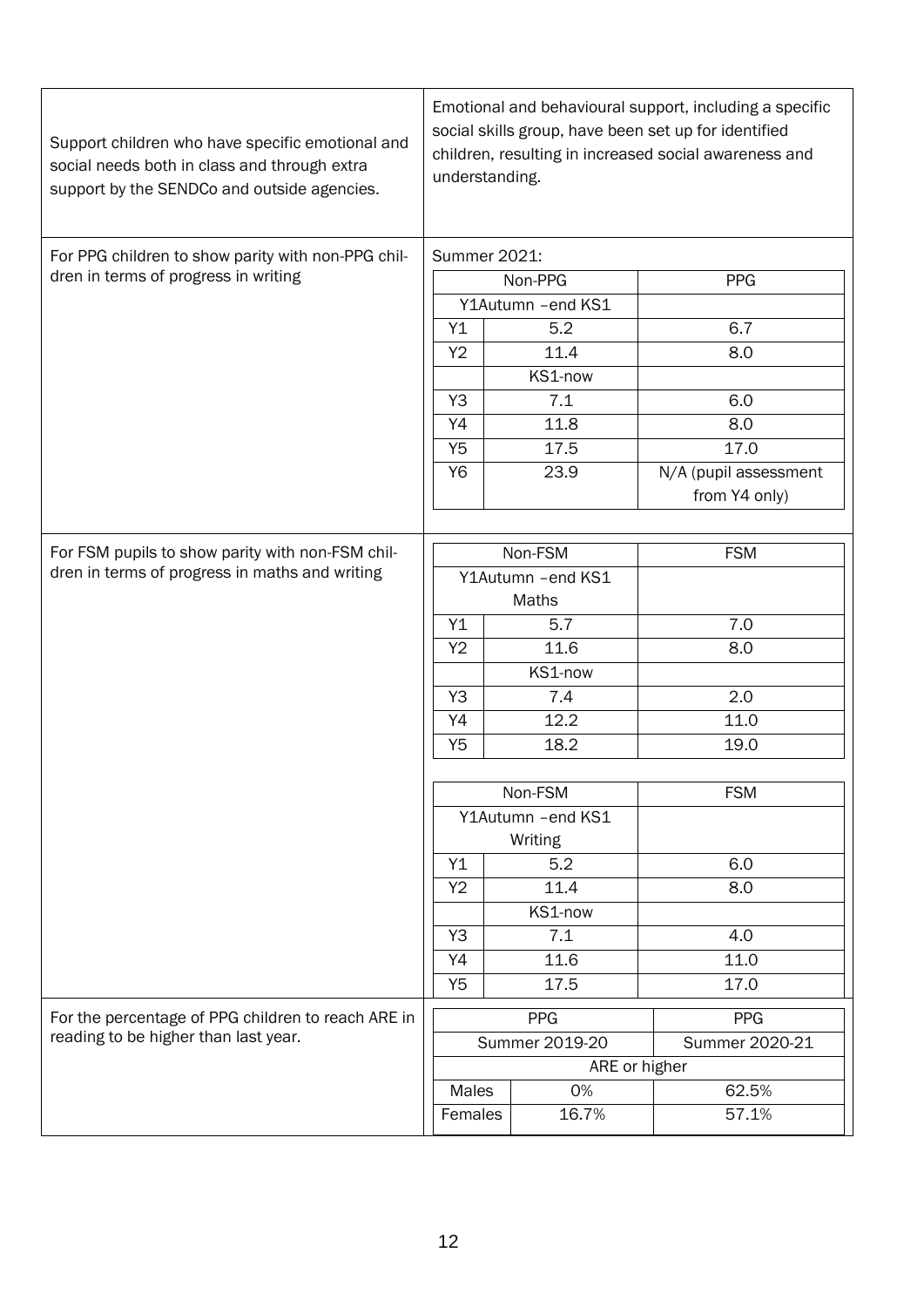## Externally Provided Programmes

*Please include the names of any non-DfE programmes that you purchased in the previous academic year. This will help the Department for Education identify which ones are popular in England*

| Programme | Provider |
|-----------|----------|
|           |          |
|           |          |